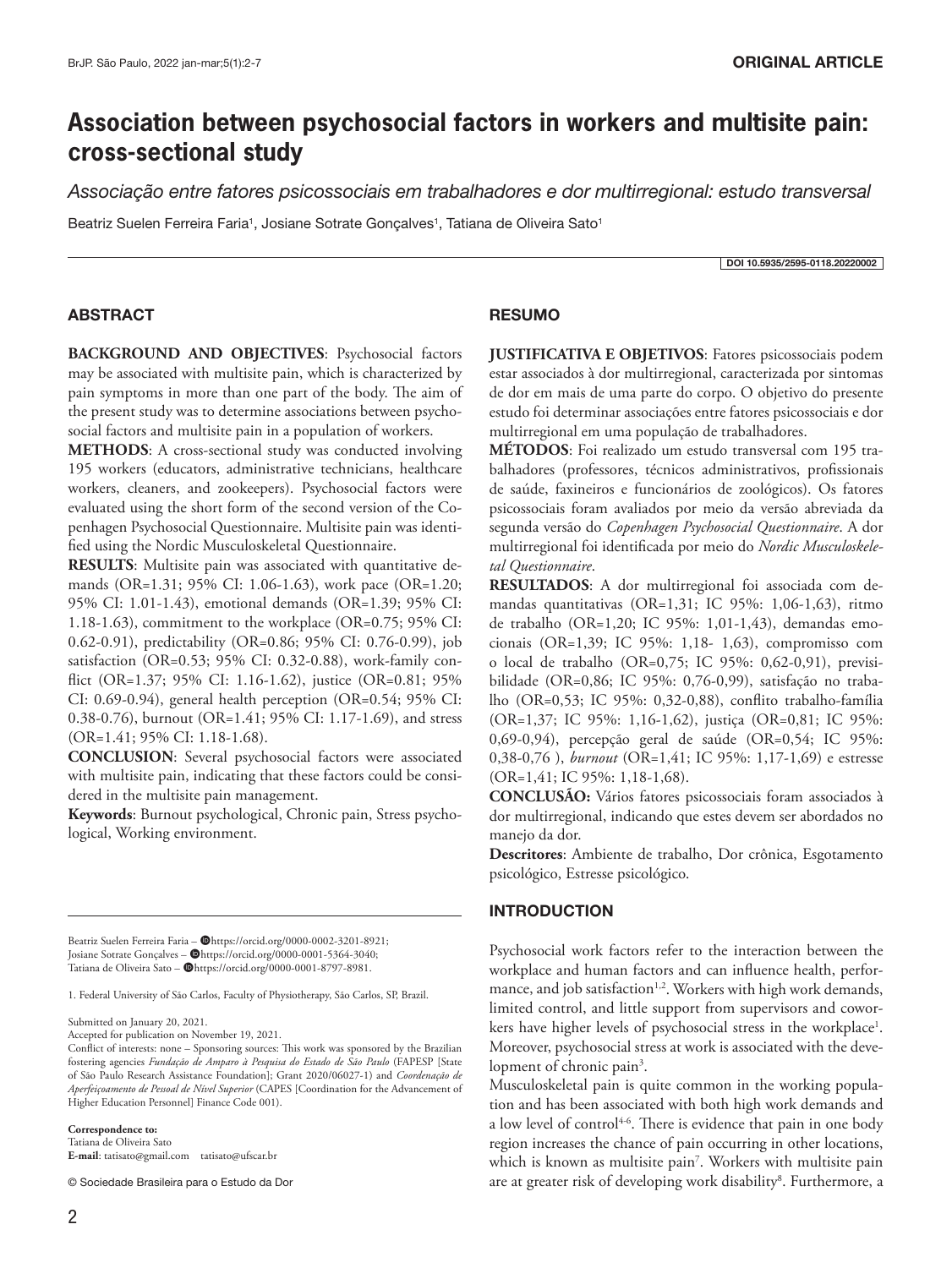greater number of pain sites leads to a greater level of disability as well as worse physical and psychological health<sup>9</sup>.

Studies have identified an association between multisite pain and psychosocial factors. Low social support is the most frequent factor associated with multisite pain<sup>10-17</sup>. However, high work demands<sup>12-16,18</sup> and low level of control<sup>11,15,17</sup> are also cited. Other authors report that job satisfaction<sup>10,19</sup>, team spirit<sup>19</sup>, work influence<sup>12,18,19</sup>, and emotional demands<sup>14</sup> are predictive factors for multisite pain. However, most of these studies have evaluated psychosocial factors using the demand, control, and social support model<sup>17</sup>, according to which the combination of high work demand and low control increases the risk of health problems and diminished wellbeing<sup>1</sup>.

The Copenhagen Psychosocial Questionnaire (COPSOQ) is another instrument for the assessment of psychosocial factors. This questionnaire includes several concepts and theories and is not based on a single theoretical explanatory model of the relationship between psychosocial risk, workplace, and health<sup>20-22</sup>. The COPSOQ addresses relevant dimensions for investigation<sup>22</sup>, enabling a more comprehensive assessment of psychosocial factors and may therefore allow focusing interventions on more specific factors, possibly increasing the effectiveness of such interventions at preventing and controlling multisite pain.

There is a need to study the relationship between psychosocial factors and multisite pain through an instrument that enables a more comprehensive evaluation of psychosocial factors, beyond the work demands and control. Thus, the aim of the present study was to determine associations between psychosocial factors and multisite pain in a population of workers using the short version of the COPSOQ II. The hypothesis is that there are associations between specific psychosocial factors and multisite pain.

# **METHODS**

The present observational, cross-sectional study was reported in accordance with the recommendations of the STROBE initiative (Strengthening the Reporting of Observational Studies in Epidemiology)<sup>23</sup>.

The inclusion criteria were individuals aged between 18 and 65 years old, working at the same function for at least six months, and having a minimum work routine of 20 hours per week $24$ . The exclusion criterion was not having information on musculoskeletal symptoms.

Participants were recruited through social media, e-mails, and visits to their workplaces. The sample was composed of 195 workers: civil servants and service providers in the fields of education, health, administration, human resources, general services (cleaners and conservation), maintenance, and repair (building assistants and zookeepers) (Figure 1).

The occupations were grouped into blue-collar workers (healthcare workers, general services, maintenance, and repair) and white-collar workers (educators, healthcare professionals, administration staff, and human resources staff) following the classification<sup>25</sup>.

This study received approval from the local institutional review board. All volunteers received clarifications regarding the purpo-



Figure 1. Flowchart of data collection process.

se of the study and those who agreed to participate signed a Free and Informed Consent Term (FICT).

Data collection was performed with the aid of the following instruments: Sociodemographic questionnaire addressing personal data (age, gender, marital status, and schooling) and occupational data (function, job seniority, and hours of work per day); COPSOQ II-Br*:* short version of COPSOQ II-Br was used to assess psychosocial factors<sup>26</sup>. This questionnaire consists of  $40$ items<sup>27</sup> distributed among the following domains: demands at work, influence and development, meaning and commitment, interpersonal relationships, leadership, job satisfaction, work-family conflict, values in the workplace, general health, burnout and stress, and offensive behavior.

The items are scored on a Likert scale  $(0 = never/hardly ever, 1 =$ seldom,  $2 =$  sometimes,  $3 =$  often,  $4 =$  always; or  $0 =$  to a very small extent,  $1 =$  to a small extent,  $2 =$  somewhat,  $3 =$  to a large extent,  $4$ = to a very large extent). Item 1B is the only one with an inverted score (0 = always, 1 = often, 2 = sometimes, 3 = seldom,  $4$  = never/ hardly ever). The total score is the sum of the items of each domain, except for the offensive behavior domain<sup>20</sup> and Nordic Musculoskeletal Questionnaire (NMQ) administered to identify musculoskeletal symptoms in nine regions of the body in the previous seven days and 12 months, as well as investigate functional limitations and having sought health care due to these symptoms<sup>28,29</sup>.

Participants reported the presence/absence (dichotomous characteristic) of musculoskeletal symptoms, such as pain, numbness, or discomfort in each region of the body. Multisite pain was defined by the sum of the number of regions with pain in the previous 12 months. The body regions were grouped into 1) neck and shoulders; 2) thoracic and lumbar region; 3) upper limbs (elbow and wrist/hand), and 4) lower limbs (hip, knee, and ankle/foot). If a worker had pain in two or more regions, multisite pain was recorded<sup>19,30</sup>.

## **Procedures**

Data collection took place from October 2016 to September 2018. The questionnaires were available in paper and online formats (Google Forms™).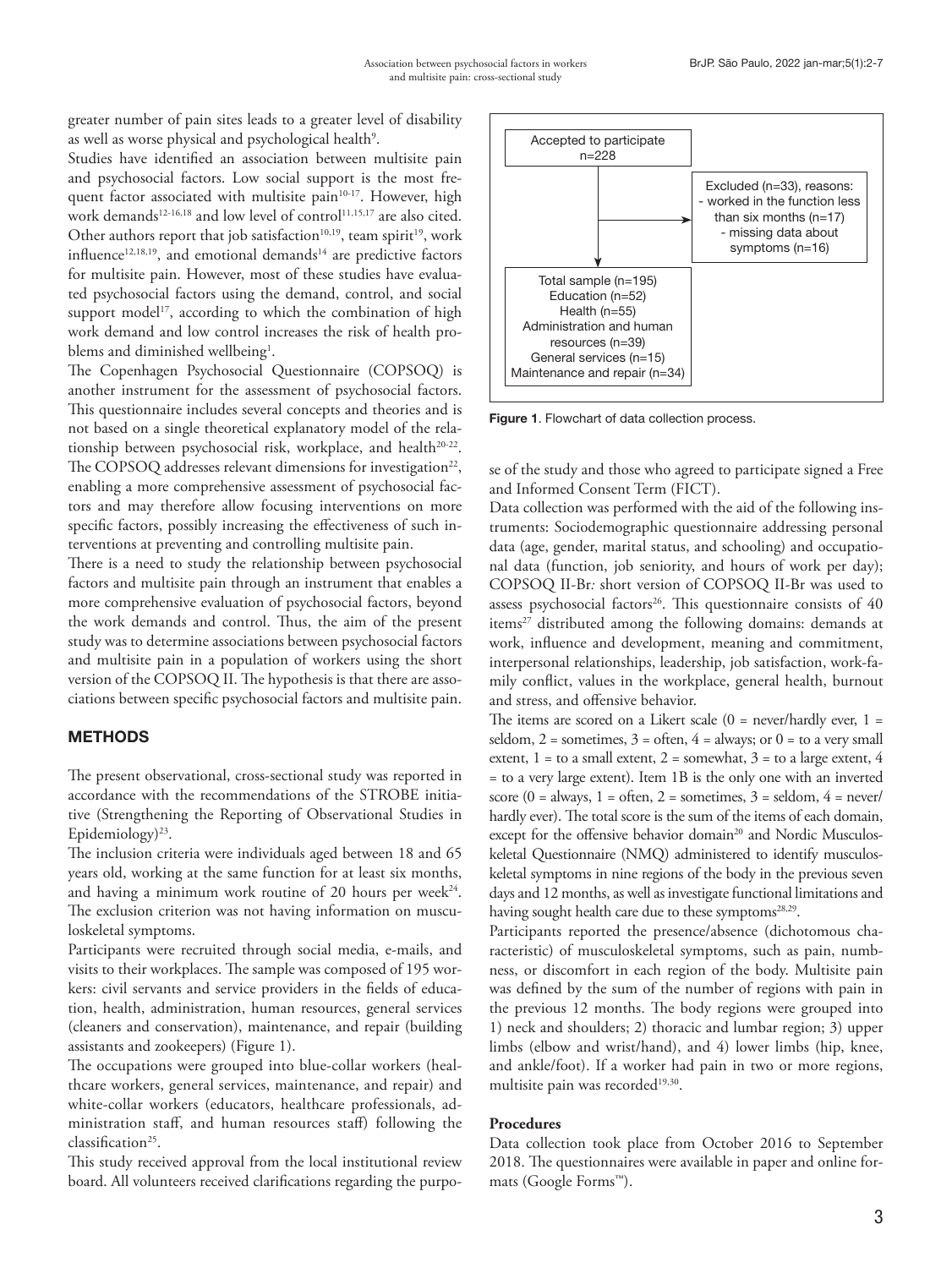The questionnaire in paper format was administered by a researcher at the workplace. The participants signed the FICT prior to participating in the study. Questionnaires were then

| Table 1. Sociodemographic data of sample (n=195) |  |  |
|--------------------------------------------------|--|--|
|                                                  |  |  |

| Variables                           | n   | %    | Mean | SD   |
|-------------------------------------|-----|------|------|------|
| Age (years)                         | 195 |      | 40.9 | 10.1 |
| Gender                              | 195 |      |      |      |
| Female                              | 140 | 71.8 |      |      |
| Male                                | 55  | 28.2 |      |      |
| Occupation                          | 195 |      |      |      |
| <b>Cleaning services</b>            | 34  | 17.4 |      |      |
| Maintenance services                | 15  | 7.7  |      |      |
| Administrative services             | 39  | 20.0 |      |      |
| Healthcare services                 | 55  | 28.2 |      |      |
| <b>Education services</b>           | 52  | 26.7 |      |      |
| Types of work                       | 195 |      |      |      |
| Blue-collar                         | 76  | 39.0 |      |      |
| White-collar                        | 119 | 61.0 |      |      |
| Marital status                      | 195 |      |      |      |
| Single/divorced/widowed             | 84  | 43.1 |      |      |
| Married/lives with partner          | 111 | 56.9 |      |      |
| <b>Educational level</b>            | 195 |      |      |      |
| Incomplete elementary school        | 21  | 10.8 |      |      |
| Complete elementary school          | 8   | 4.1  |      |      |
| Incomplete high school or technical | 2   | 1.0  |      |      |
| Complete high school or technical   | 49  | 25.1 |      |      |
| Incomplete higher education         | 9   | 4.6  |      |      |
| Complete higher education           | 31  | 15.9 |      |      |
| Complete Post Graduation            | 75  | 38.5 |      |      |
| Company time (years)                | 193 |      | 4.9  | 7.2  |
| Hours of work per week              | 195 |      |      |      |
| 20-30                               | 3   | 1.6  |      |      |
| $35 - 45$                           | 175 | 89.7 |      |      |
| More than 45                        | 17  | 8.7  |      |      |
| Work shift                          | 195 |      |      |      |
| Day                                 | 167 | 85.6 |      |      |
| Night                               | 28  | 14.4 |      |      |

SD = standard deviation

distributed to the participants with a previous explanation about the questions and the assurance of confidentiality in the answers.

For the online questionnaire, the participants first had access to the FICT and those who agreed to the terms of the FICT proceeded to complete the questionnaires. The invitation with the link to complete the questionnaires was available on social and institutional media. If the participants had any questions, they could contact the researcher through an email address that was provided. The answering of the questionnaires did not lead to any additional hours of work or reduced wages.

This study was approved by the Institution Ethics Committee for Human Research (CAAE: 64255917.7.000).

## **Statistical analysis**

Descriptive data analysis was performed using mean, standard deviation, and frequency values for the total and stratified sample of the study according to the occurrence of multisite pain. Binomial logistic regression was performed to obtain odds ratios (OR) and 95% confidence intervals (CI) for estimates of the strength of the associations between psychosocial factors and multisite pain. The assumptions for the binomial logistic regression analysis were tested to investigate the occurrence of multicollinearity and outliers. No multicollinearity between the independent variables or any significant outliers were found. The confounding factors incorporated into the regression models were gender, age, and type of work. All statistical analyses were performed using IBM SPSS Statistics 21 (IBM Corp, Armonk, NY, USA).

## RESULTS

Most workers were female (72%), 39% had completed post-graduation, and 86% worked during the day (Table 1).

Prevalence of multisite pain was 61.5% (95% CI: 54.6 to 68.1%). Symptoms were most frequent in the neck/shoulders and thoracic/lumbar region (Table 2).

Multisite pain was associated with several domains of the COP-SOQ II. Association was direct (OR > 1) for some domains and inverse (OR < 1) for others. Domains with a direct association were demands at work, work-family conflict, burnout, and stress. Domains with an inverse association were meaning and commitment, predictability, job satisfaction, justice, and general health perception. Unadjusted and adjusted models presented similar results (Table 3).

|  |  |  | Table 2. Characteristics of symptoms and psychosocial factors for total and stratified sample according to multisite pain (MSP) |  |
|--|--|--|---------------------------------------------------------------------------------------------------------------------------------|--|
|  |  |  |                                                                                                                                 |  |

| Variables                | Total sample ( $n = 195$ ) |      | Without MSP $(n = 75)$ |    |    |      | With MSP ( $n = 120$ ) |           |     |      |      |     |
|--------------------------|----------------------------|------|------------------------|----|----|------|------------------------|-----------|-----|------|------|-----|
|                          | n                          | %    | Mean                   | SD | n  | %    | Mean                   | <b>SD</b> | n   | %    | Mean | -SD |
| Musculoskeletal symptoms |                            |      |                        |    |    |      |                        |           |     |      |      |     |
| Neck/shoulder            | 119                        | 61.0 |                        |    | 14 | 18.7 |                        |           | 105 | 87.5 |      |     |
| Thoracic/lumbar          | 120                        | 61.5 |                        |    | 12 | 16.0 |                        |           | 108 | 90.0 |      |     |
| Upper limb               | 58                         | 29.7 |                        |    | 3  | 4.0  |                        |           | 55  | 45.8 |      |     |
| Lower limb               | 99                         | 50.8 |                        |    | 11 | 14.7 |                        |           | 88  | 73.3 |      |     |
|                          |                            |      |                        |    |    |      |                        |           |     |      | ___  |     |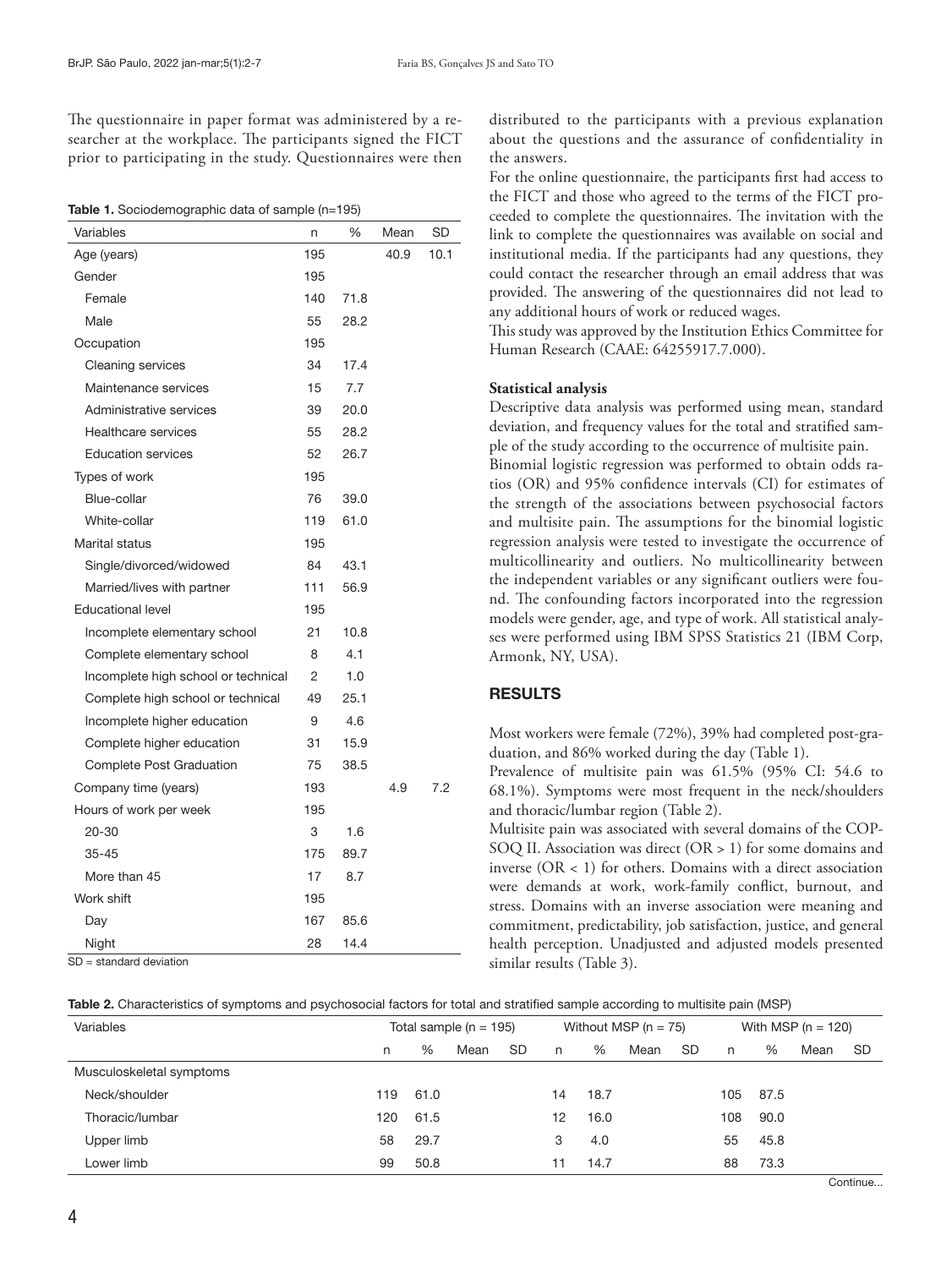| Variables                                    |     |      | Total sample ( $n = 195$ ) |     | Without MSP ( $n = 75$ ) |      |      |     | With MSP ( $n = 120$ ) |      |      |     |
|----------------------------------------------|-----|------|----------------------------|-----|--------------------------|------|------|-----|------------------------|------|------|-----|
|                                              | n   | %    | Mean                       | SD  | n                        | $\%$ | Mean | SD  | n                      | %    | Mean | SD  |
| Number of regions with pain (0 to 4 regions) | 195 |      | 2.0                        | 1.4 | 75                       |      | 0.5  | 0.5 | 120                    |      | 3.0  | 0.8 |
| None                                         | 35  | 17.9 |                            |     | 35                       | 46.7 |      |     |                        |      |      |     |
| One region                                   | 40  | 20.5 |                            |     | 40                       | 53.3 |      |     |                        |      |      |     |
| Two regions                                  | 39  | 20.0 |                            |     |                          |      |      |     | 39                     | 32.5 |      |     |
| Three regions                                | 46  | 23.7 |                            |     |                          |      |      |     | 46                     | 38.3 |      |     |
| Four regions                                 | 35  | 17.9 |                            |     |                          |      |      |     | 35                     | 29.2 |      |     |
| Psychosocial factors                         |     |      |                            |     |                          |      |      |     |                        |      |      |     |
| Demands at work                              | 195 |      | 11.1                       | 4.3 | 75                       |      | 9.3  | 4.2 | 120                    |      | 12.3 | 3.9 |
| Influence and development                    | 195 |      | 9.8                        | 3.2 | 75                       |      | 9.0  | 3.3 | 120                    |      | 10.3 | 3.1 |
| Meaning and commitment                       | 195 |      | 13.2                       | 2.9 | 75                       |      | 13.8 | 2.2 | 120                    |      | 12.9 | 3.3 |
| Interpersonal relationships                  | 195 |      | 15.7                       | 5.4 | 75                       |      | 16.2 | 5.6 | 120                    |      | 15.4 | 5.2 |
| Leadership                                   | 195 |      | 10.5                       | 4.1 | 75                       |      | 11.1 | 4.0 | 120                    |      | 10.2 | 4.2 |
| Job satisfaction                             | 195 |      | 2.1                        | 0.7 | 75                       |      | 2.2  | 0.6 | 120                    |      | 2.0  | 0.7 |
| Work-family conflict                         | 195 |      | 2.5                        | 2.0 | 75                       |      | 1.7  | 1.9 | 120                    |      | 2.9  | 1.9 |
| Values in workplace                          | 195 |      | 10.3                       | 3.9 | 75                       |      | 11.0 | 4.1 | 120                    |      | 9.9  | 3.8 |
| General health perception                    | 195 |      | 2.4                        | 1.0 | 75                       |      | 2.7  | 1.0 | 120                    |      | 2.3  | 0.9 |
| <b>Burnout and stress</b>                    | 195 |      | 8.4                        | 3.5 | 75                       |      | 7.0  | 3.5 | 120                    |      | 9.2  | 3.2 |
| Offensive behavior                           | 195 |      | 0.5                        | 0.8 | 75                       |      | 0.4  | 0.6 | 120                    |      | 0.6  | 0.9 |

Table 2. Characteristics of symptoms and psychosocial factors for total and stratified sample according to multisite pain (MSP) continuation

 $MSP =$  multisite pain;  $SD =$  standard deviation.

#### Table 3. Results of logistic regression analysis considering multisite pain as dependent variable

| Psychosocial factors          |           | Model I       | Model II  |               |  |  |  |
|-------------------------------|-----------|---------------|-----------|---------------|--|--|--|
|                               | <b>OR</b> | 95% CI        | <b>OR</b> | 95% CI        |  |  |  |
| Demands at work               | 1.20      | $1.11 - 1.30$ | 1.17      | $1.08 - 1.27$ |  |  |  |
| Quantitative demands          | 1.44      | $1.18 - 1.77$ | 1.31      | $1.06 - 1.63$ |  |  |  |
| Work pace                     | 1.23      | $1.04 - 1.45$ | 1.20      | $1.01 - 1.43$ |  |  |  |
| Emotional demands             | 1.43      | $1.22 - 1.67$ | 1.39      | $1.18 - 1.63$ |  |  |  |
| Influence and development     | 1.13      | $1.03 - 1.24$ | 1.07      | $0.97 - 1.18$ |  |  |  |
| Influence at work             | 1.28      | $1.10 - 1.48$ | 1.17      | $0.99 - 1.37$ |  |  |  |
| Possibilities for development | 1.10      | $0.93 - 1.29$ | 1.02      | $0.85 - 1.21$ |  |  |  |
| Meaning and commitment        | 0.89      | $0.79 - 0.99$ | 0.88      | $0.78 - 0.99$ |  |  |  |
| Meaning of work               | 0.94      | $0.76 - 1.15$ | 0.95      | $0.76 - 1.19$ |  |  |  |
| Commitment to workplace       | 0.77      | $0.64 - 0.93$ | 0.75      | $0.62 - 0.91$ |  |  |  |
| Interpersonal relations       | 0.97      | $0.92 - 1.03$ | 0.96      | $0.91 - 1.02$ |  |  |  |
| Predictability                | 0.88      | $0.77 - 1.00$ | 0.86      | $0.76 - 0.99$ |  |  |  |
| Recognition                   | 0.95      | $0.83 - 1.08$ | 0.93      | $0.81 - 1.06$ |  |  |  |
| Role clarity                  | 1.03      | $0.87 - 1.21$ | 1.01      | $0.85 - 1.20$ |  |  |  |
| Leadership                    | 0.94      | $0.88 - 1.01$ | 0.95      | $0.88 - 1.02$ |  |  |  |
| Quality of leadership         | 0.91      | $0.79 - 1.03$ | 0.92      | $0.81 - 1.06$ |  |  |  |
| Social support                | 0.90      | $0.78 - 1.03$ | 0.91      | $0.78 - 1.05$ |  |  |  |
| Job satisfaction              | 0.59      | $0.37 - 0.94$ | 0.53      | $0.32 - 0.88$ |  |  |  |
| Work-family conflict          | 1.39      | $1.18 - 1.63$ | 1.37      | $1.16 - 1.62$ |  |  |  |
| Values in workplace           | 0.93      | $0.86 - 1.01$ | 0.92      | $0.85 - 1.00$ |  |  |  |
| Trust regarding management    | 0.96      | $0.84 - 1.10$ | 0.93      | $0.80 - 1.07$ |  |  |  |
| Justice                       | 0.82      | $0.71 - 0.95$ | 0.81      | $0.69 - 0.94$ |  |  |  |
| General health perception     | 0.59      | $0.43 - 0.81$ | 0.54      | $0.38 - 0.76$ |  |  |  |
| <b>Burnout and stress</b>     | 1.23      | $1.12 - 1.36$ | 1.24      | $1.12 - 1.37$ |  |  |  |
| Burnout                       | 1.39      | $1.16 - 1.65$ | 1.41      | $1.17 - 1.69$ |  |  |  |
| <b>Stress</b>                 | 1.42      | $1.20 - 1.36$ | 1.41      | $1.18 - 1.68$ |  |  |  |
| Offensive behavior            | 1.32      | $0.91 - 1.93$ | 1.32      | $0.89 - 1.97$ |  |  |  |

Model I: unadjusted; Model II: adjusted for gender, age, and type of work.

Significant associations are presented in bold.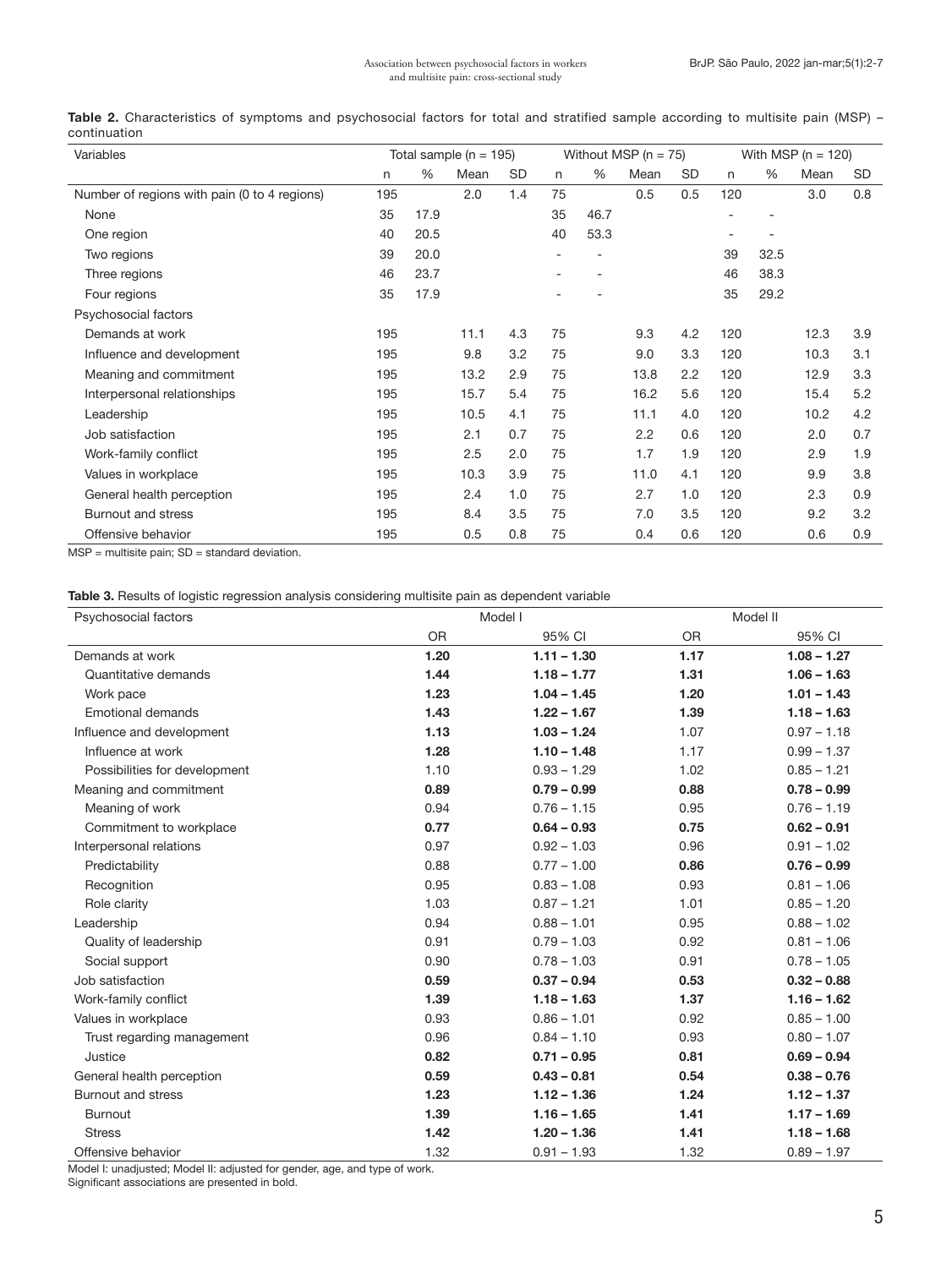## **DISCUSSION**

The present study found associations between psychosocial factors and multisite pain among workers. The hypothesis was confirmed, as the results indicate significant associations between multisite pain and specific domains of the COPSOQ II. These findings are in line with data reported in other studies indicating that multisite pain is associated with psychosocial  $factors<sup>10-19</sup>$ .

Multisite pain was associated with high demands at work, specifically with quantitative demands, work pace, and emotional demands. High work demand has been mentioned by other authors12-16,18,31. A recent meta-analysis of longitudinal cohort studies confirmed that job strain (i.e., high demand and low level of control) is a risk factor for musculoskeletal pain (risk ratio: 1.62; 95% CI: 1.22 to  $2.15$ <sup>32</sup>. Emotional demands were identified as a predictive factor for developing multisite pain across the four-year measurement period (OR: 1.38; 95% CI: 1.21 to 1.56) in a population of 5136 employees from the prospective cohort Study on Transitions in Employment, Ability and Motivation (STREAM) in the Netherlands<sup>14</sup>.

Workers with multisite pain had less commitment to the workplace, less job satisfaction, a lower sense of justice, and less predictability. Authors<sup>10,19</sup> found that job satisfaction was a protective factor for multisite pain. Accordingly, an overview of systematic reviews found that low job satisfaction was associated with back pain<sup>33</sup>. Justice is an important human value in the workplace and has a considerable impact on worker well-being. Study<sup>34</sup> showed that lack of organizational justice is a source of stress and negative emotional reactions at work that can lead to health problems.

Work-family conflict was also associated with the outcome. Study35 found a significant positive association between work-family conflict and lumbar/cervical pain.There was an association between work-private life conflict and the number of pain sites in a two-year prospective study<sup>36</sup>. Work-family conflict can be defined as an inter-role conflict, in which role pressures from work and family are not compatible<sup>37</sup>. This aspect is considered a potential source of stress and has negative effects on well-being. General health perception was also inversely associated with multisite pain. People with chronic widespread pain report having a poorer perception of their health status<sup>38</sup>.

Burnout and stress were associated with multisite pain. These are the psychosocial aspects addressed most in the literature due to the greater negative impact on physical and mental health<sup>39</sup>. A systematic review of prospective studies showed a significant association between burnout and musculoskeletal disorders<sup>40</sup>.

Another important result of the present study was that about 62% of workers had complaints of pain in more than two parts of the body, the most affected of which were the neck/ shoulders (88%) and thoracic/lumbar region (90%). This finding agrees with data described in previous studies reporting the prevalence of multisite pain among different working populations<sup>10,31,41,42</sup>.

A very relevant aspect of the present study was the high prevalence of multisite pain among workers. This underscores the importance of pain assessments to identify affected regions of the body and seek causes. Organizational interventions may be relevant to the management of multisite pain.

This study has some limitations that should be considered. The cross-sectional design does not enable establishing causal relationships between psychosocial factors and multisite pain. Other limitations are the different number of workers in each occupational group and the lack of assessments of somatization and sleep, which have been shown to be associated with multisite pain<sup>10,17,43</sup>.

# **CONCLUSION**

The present study identified associations between several psychosocial factors and multisite pain in workers, indicating that these factors could be considered in the multisite pain management.

## AUTHORS' CONTRIBUTIONS

## **Beatriz Suelen Ferreira Faria**

Statistical analysis, Research, Writing - Review and Editing **Josiane Sotrate Gonçalves** 

Statistical analysis, Conceptualization, Research, Methodology, Writing - Preparation of the original, Writing - Review and Editing

#### **Tatiana de Oliveira Sato**

Statistical analysis, Funding Acquisition, Conceptualization, Project Management, Methodology, Writing - Preparation of the Original, Writing - Review and Editing, Supervision

## **REFERENCES**

- 1. MacDonald W. The impact of job demands and workload on stress and fatigue. Aust Psychol. 2003;38:2:102-17.
- 2. Martinez MC, Fischer FM. Fatores psicossociais no trabalho hospitalar: situações vivenciadas para desgaste no trabalho e desequilíbrio entre esforço e recompensa. Rev Bras Saúde Ocup. 2019;44:e12.
- 3. Bongers PM, de Winter CR, Kompier MA, Hildebrandt VH. Psychosocial factors at work and musculoskeletal disease. Scand J Work Environ Health. 1993;19(5):297- 312.
- 4. Boden LI, Sembajwe G, Tveito TH, Hashimoto D, Hopcia K, Kenwood C, Stoddard AM, Sorensen G. Occupational injuries among nurses and aides in a hospital setting. Am J Ind Med. 2012;55(2):117-26.
- 5. Ihlebaek C, Eriksen HR. Occupational and social variation in subjective health complaints. Occup Med (Lond). 2003;53(4):270-8.
- 6. Waters TR. Introduction to ergonomics for healthcare workers. Rehabil Nurs. 2010;35(5):185-91.
- 7. Kamaleri Y, Natvig B, Ihlebaek CM, Bruusgaard D. Localized or widespread musculoskeletal pain: does it matter? Pain. 2008;138(1):41-6.
- 8. Miranda H, Kaila-Kangas L, Heliövaara M, Leino-Arjas P, Haukka E, Liira J, et al. Musculoskeletal pain at multiple sites and its effects on work ability in a general working population. Occup Environ Med. 2010;67(7):449-55.
- 9. Croft P. The question is not "have you got it"? But "how much of it have you got"? Pain. 2009;141(1-2):6-7.
- 10. Solidaki E, Chatzi L, Bitsios P, Markatzi I, Plana E, Castro F, et al. Work-related and psychological determinants of multisite musculoskeletal pain. Scand J Work Environ Health. 2010;36(1):54-61.
- 11. Haukka E, Leino-Arjas P, Ojajärvi A, Takala EP, Viikari-Juntura E, Riihimäki H. Mental stress and psychosocial factors at work in relation to multiple-site musculoskeletal pain: a longitudinal study of kitchen workers. Eur J Pain. 2011;15(4):432-8.
- 12. Sembajwe G, Tveito TH, Hopcia K, Kenwood C, O'Day ET, Stoddard AM, et al. Psychosocial stress and multi-site musculoskeletal pain: a cross-sectional survey of patient care workers. Workplace Health Saf. 2013;61(3):117-25.
- 13. Fernandes RCP, Pataro SMS, de Carvalho RB, Burdorf A. The concurrence of musculoskeletal pain and associated work-related factors: a cross sectional study. BMC Public Health. 2016;16:628.